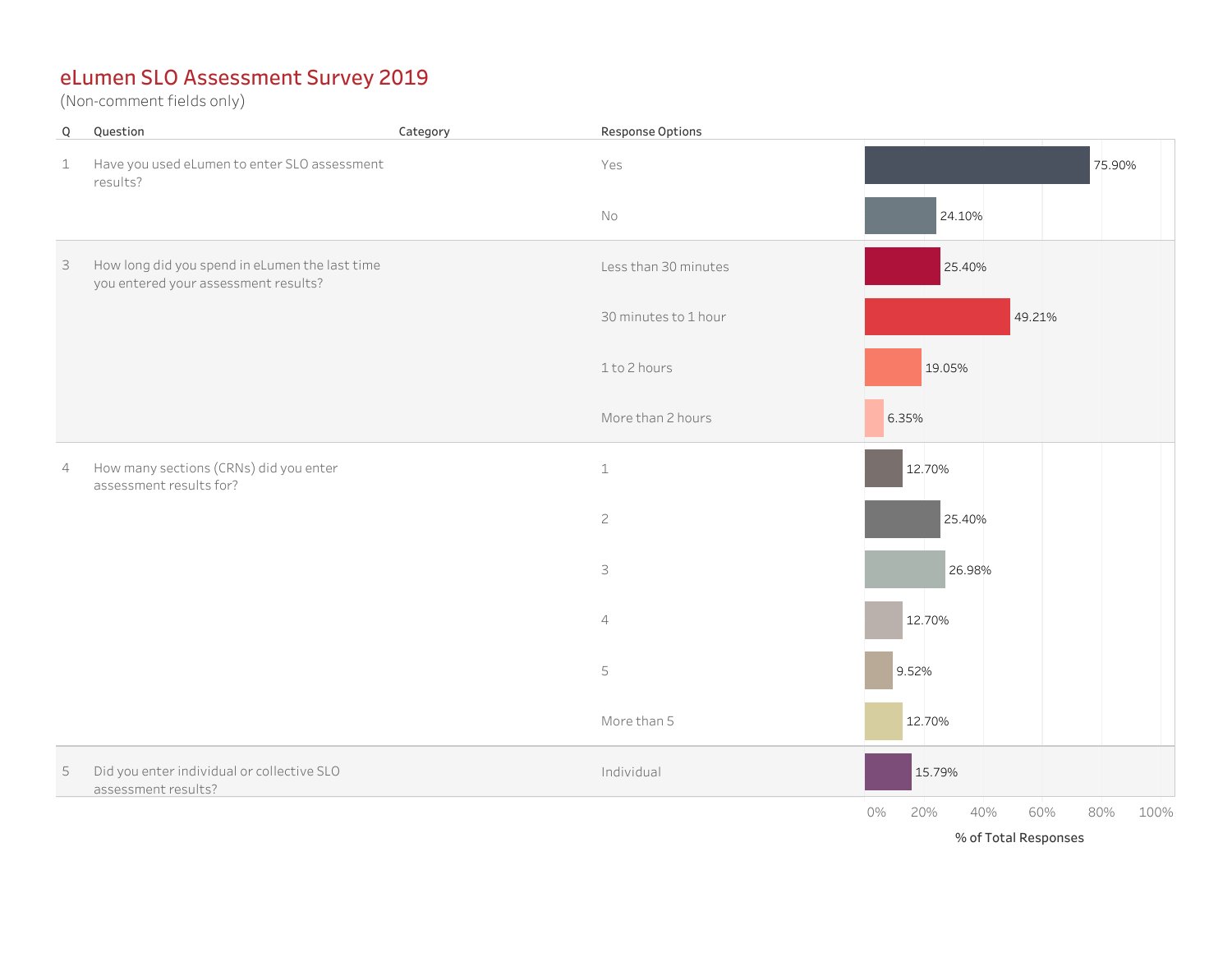(Non-comment fields only)

| Q | Question                                                                                                                            | Category                                                                      | Response Options               |                                        |
|---|-------------------------------------------------------------------------------------------------------------------------------------|-------------------------------------------------------------------------------|--------------------------------|----------------------------------------|
| 5 | Did you enter individual or collective SLO<br>assessment results?                                                                   |                                                                               | Collective                     | 61.40%                                 |
|   |                                                                                                                                     |                                                                               | Both individual and collective | 22.81%                                 |
| 6 | Which of the following resources did you use in<br>order to enter your SLO assessment results in<br>eLumen? (Check all that apply.) | I asked another faculty member (Checked)                                      |                                | 27.71%                                 |
|   |                                                                                                                                     | SLO Assessment 1-hour<br>Workshops (Spring 2018)                              | (Checked)                      | 34.94%                                 |
|   |                                                                                                                                     | Written step-by-step<br>instructions posted on the Ass                        | (Checked)                      | 31.33%                                 |
|   |                                                                                                                                     | Videos posted on the<br>Assessment Committee website                          | (Checked)                      | 13.25%                                 |
|   |                                                                                                                                     | None of the above                                                             | (Checked)                      | 7.23%                                  |
|   |                                                                                                                                     | Other                                                                         | (Checked)                      | 3.61%                                  |
| 9 | Please rate the following statements:                                                                                               | I feel adequately trained to use Strongly Agree<br>eLumen for SLO assessment. |                                | 23.81%                                 |
|   |                                                                                                                                     |                                                                               | Somewhat Agree                 | 52.38%                                 |
|   |                                                                                                                                     |                                                                               | Somewhat Disagree              | 17.46%                                 |
|   |                                                                                                                                     |                                                                               | <b>Strongly Disagree</b>       | 6.35%                                  |
|   |                                                                                                                                     | eLumen is<br>userfriendly/intuitive.                                          | Strongly Agree                 | 18.03%                                 |
|   |                                                                                                                                     |                                                                               |                                | 0%<br>20%<br>40%<br>60%<br>80%<br>100% |

% of Total Responses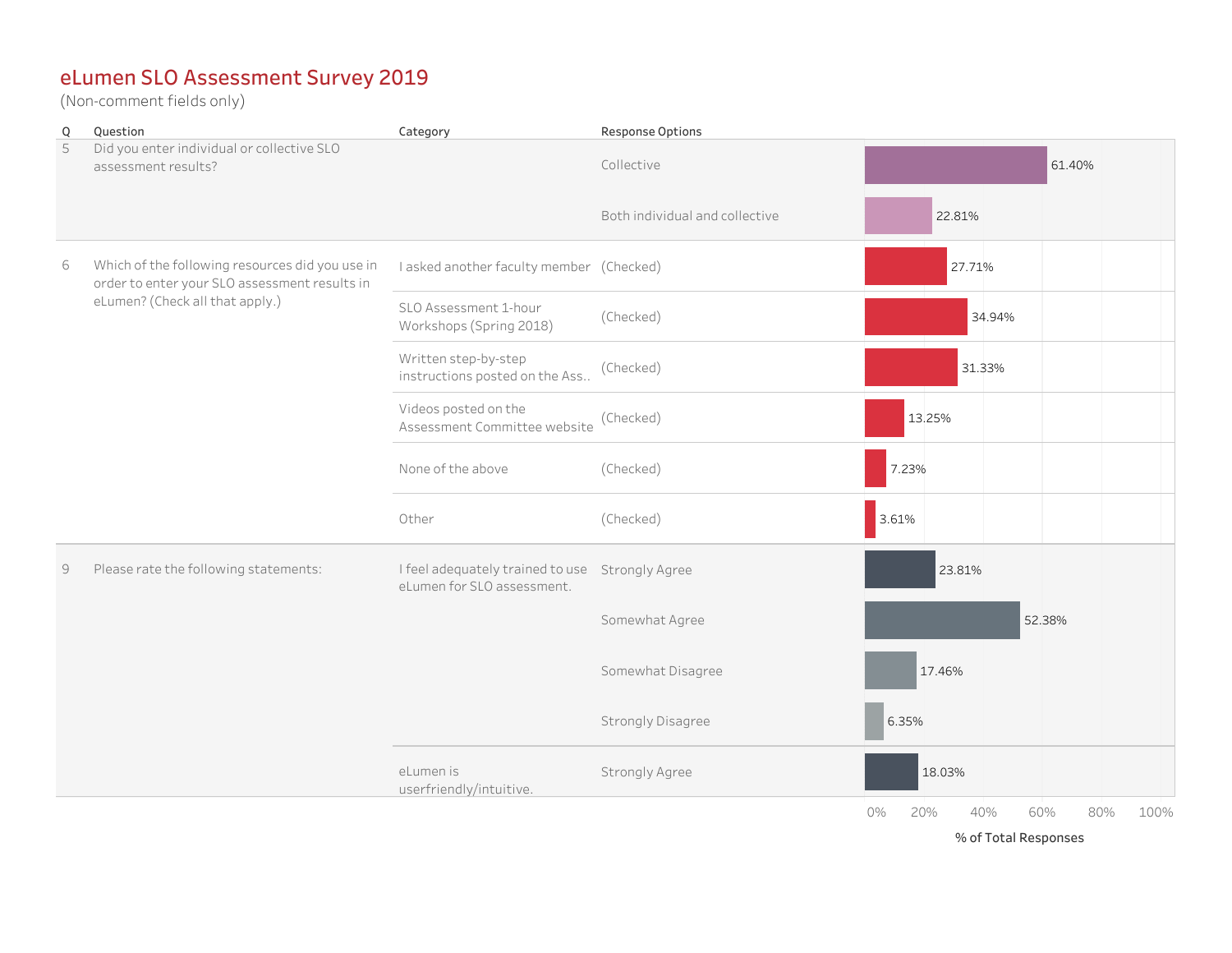(Non-comment fields only)

| Q | Question                              | Category                                                                                | Response Options      |                                        |
|---|---------------------------------------|-----------------------------------------------------------------------------------------|-----------------------|----------------------------------------|
| 9 | Please rate the following statements: | eLumen is<br>userfriendly/intuitive.                                                    | Somewhat Agree        | 47.54%                                 |
|   |                                       |                                                                                         | Somewhat Disagree     | 21.31%                                 |
|   |                                       |                                                                                         | Strongly Disagree     | 13.11%                                 |
|   |                                       | eLumen is an effective tool for<br>recording SLO assessment<br>results.                 | Strongly Agree        | 31.15%                                 |
|   |                                       |                                                                                         | Somewhat Agree        | 47.54%                                 |
|   |                                       |                                                                                         | Somewhat Disagree     | 13.11%                                 |
|   |                                       |                                                                                         | Strongly Disagree     | 8.20%                                  |
|   |                                       | It took a reasonable amount of<br>time to enter my SLO<br>assessment results in eLumen. | <b>Strongly Agree</b> | 32.26%                                 |
|   |                                       |                                                                                         | Somewhat Agree        | 48.39%                                 |
|   |                                       |                                                                                         | Somewhat Disagree     | 12.90%                                 |
|   |                                       |                                                                                         | Strongly Disagree     | 6.45%                                  |
|   |                                       | eLumen is easier to use than the Strongly Agree<br>previously-used assessment           |                       | 55.00%                                 |
|   |                                       | methods (CurricUNET, Excel<br>spreadsheets).                                            | Somewhat Agree        | 25.00%                                 |
|   |                                       |                                                                                         |                       | 40%<br>60%<br>80%<br>100%<br>0%<br>20% |

% of Total Responses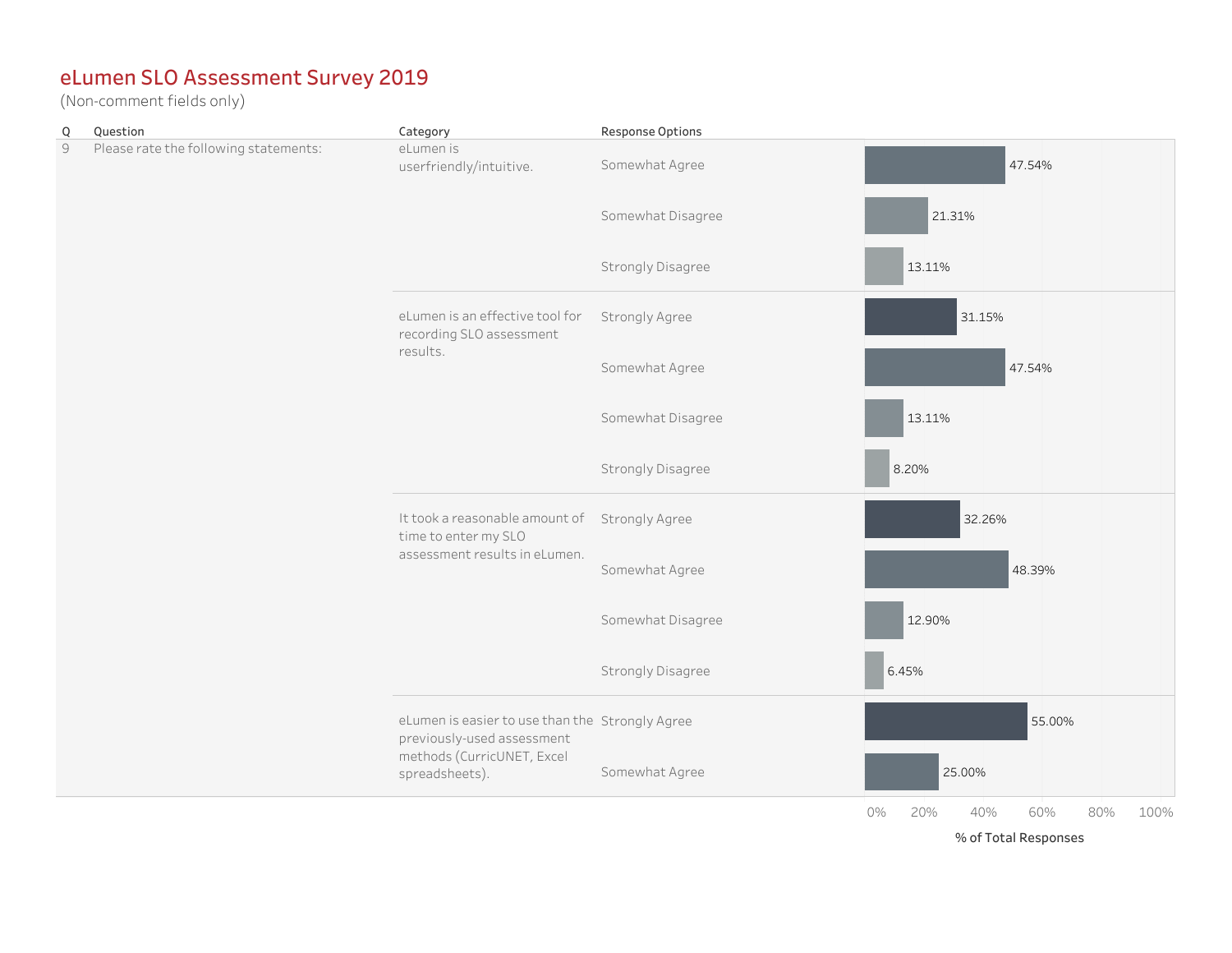| $\overline{Q}$ | Question                                                                                                                                                                          | Category                                                                                                       | Response Options             |                                                                |
|----------------|-----------------------------------------------------------------------------------------------------------------------------------------------------------------------------------|----------------------------------------------------------------------------------------------------------------|------------------------------|----------------------------------------------------------------|
| $\mathcal{G}$  | Please rate the following statements:                                                                                                                                             | eLumen is easier to use than the<br>previously-used assessment<br>methods (CurricUNET, Excel<br>spreadsheets). | Somewhat Disagree            | 10.00%                                                         |
|                |                                                                                                                                                                                   |                                                                                                                | Strongly Disagree            | 10.00%                                                         |
| 10             | How do you access eLumen? (When you navigate<br>to eLumen, how do you get there? This question<br>is not specific to entering SLO assessment<br>results, just access in general.) |                                                                                                                | InsideBC                     | 77.46%                                                         |
|                |                                                                                                                                                                                   |                                                                                                                | Bookmarked eLumen website    | 15.49%                                                         |
|                |                                                                                                                                                                                   |                                                                                                                | Assessment Committee website | 1.41%                                                          |
|                |                                                                                                                                                                                   |                                                                                                                | All of the above             | 5.63%                                                          |
|                | 11 Would you attend a hands-on workshop for<br>entering SLO assessment results into eLumen?                                                                                       |                                                                                                                | Yes                          | 62.96%                                                         |
|                |                                                                                                                                                                                   |                                                                                                                | No                           | 37.04%                                                         |
|                | 12 What kind of SLO assessment training do you<br>prefer?                                                                                                                         | One-on-one session                                                                                             | Strongly Prefer              | 25.71%                                                         |
|                |                                                                                                                                                                                   |                                                                                                                | Somewhat Prefer              | 28.57%                                                         |
|                |                                                                                                                                                                                   |                                                                                                                | Do Not Prefer                | 45.71%                                                         |
|                |                                                                                                                                                                                   | Small group session within my<br>department                                                                    | Strongly Prefer              | 53.42%                                                         |
|                |                                                                                                                                                                                   |                                                                                                                | Somewhat Prefer              | 28.77%                                                         |
|                |                                                                                                                                                                                   |                                                                                                                |                              | 0%<br>20%<br>40%<br>60%<br>80%<br>100%<br>% of Total Responses |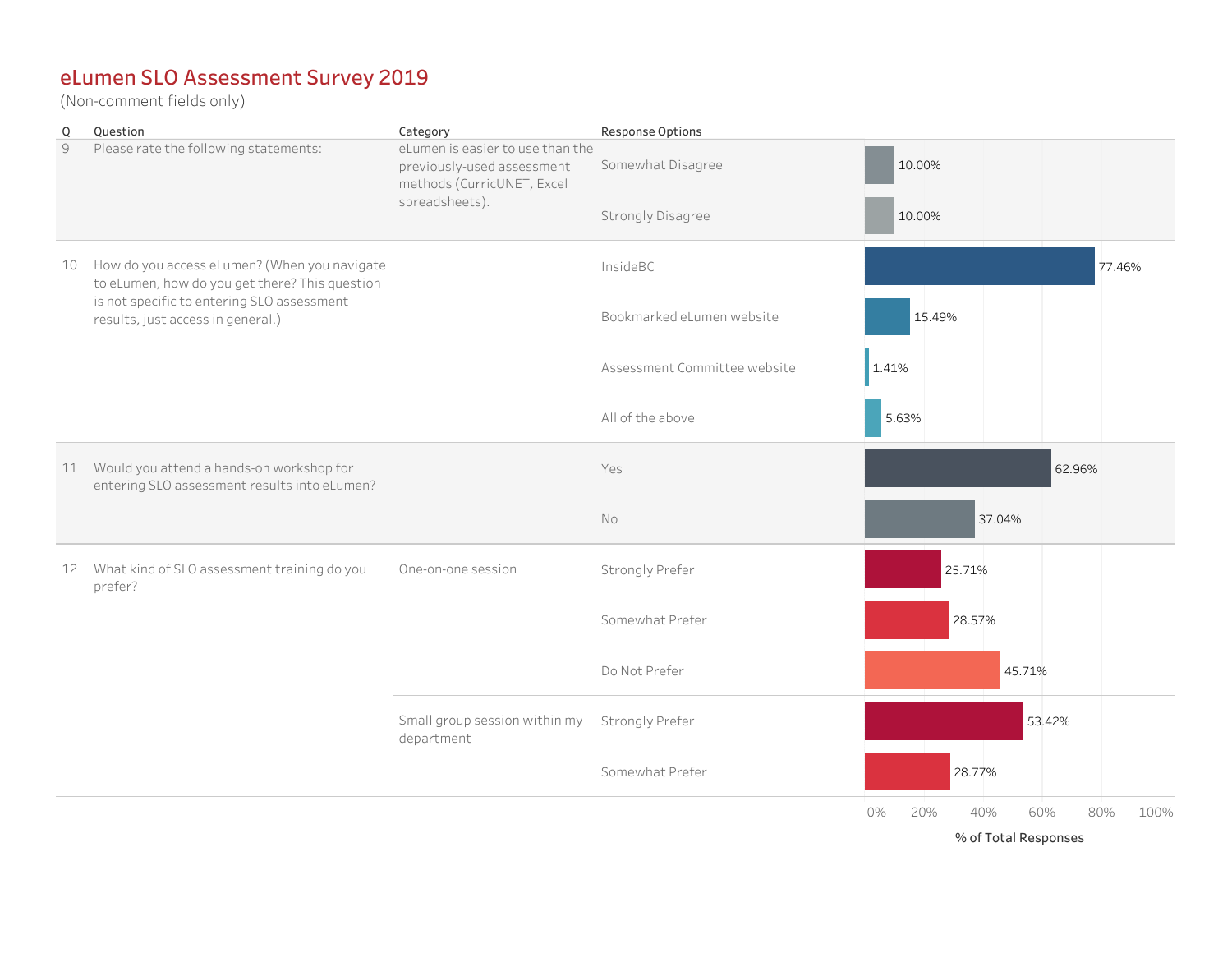| $\mathsf Q$ | Question                                               | Category                                    | Response Options |                                        |
|-------------|--------------------------------------------------------|---------------------------------------------|------------------|----------------------------------------|
| 12          | What kind of SLO assessment training do you<br>prefer? | Small group session within my<br>department | Do Not Prefer    | 17.81%                                 |
|             |                                                        | FLEX workshop                               | Strongly Prefer  | 50.67%                                 |
|             |                                                        |                                             | Somewhat Prefer  | 24.00%                                 |
|             |                                                        |                                             | Do Not Prefer    | 25.33%                                 |
|             |                                                        | Drop-in help session                        | Strongly Prefer  | 28.17%                                 |
|             |                                                        |                                             | Somewhat Prefer  | 35.21%                                 |
|             |                                                        |                                             | Do Not Prefer    | 36.62%                                 |
|             |                                                        | On my own using<br>handouts/videos          | Strongly Prefer  | 50.00%                                 |
|             |                                                        |                                             | Somewhat Prefer  | 38.89%                                 |
|             |                                                        |                                             | Do Not Prefer    | 11.11%                                 |
|             |                                                        | Canvas course                               | Strongly Prefer  | 26.76%                                 |
|             |                                                        |                                             | Somewhat Prefer  | 23.94%                                 |
|             |                                                        |                                             | Do Not Prefer    | 49.30%                                 |
|             |                                                        |                                             |                  | 20%<br>40%<br>80%<br>100%<br>0%<br>60% |
|             |                                                        |                                             |                  | % of Total Responses                   |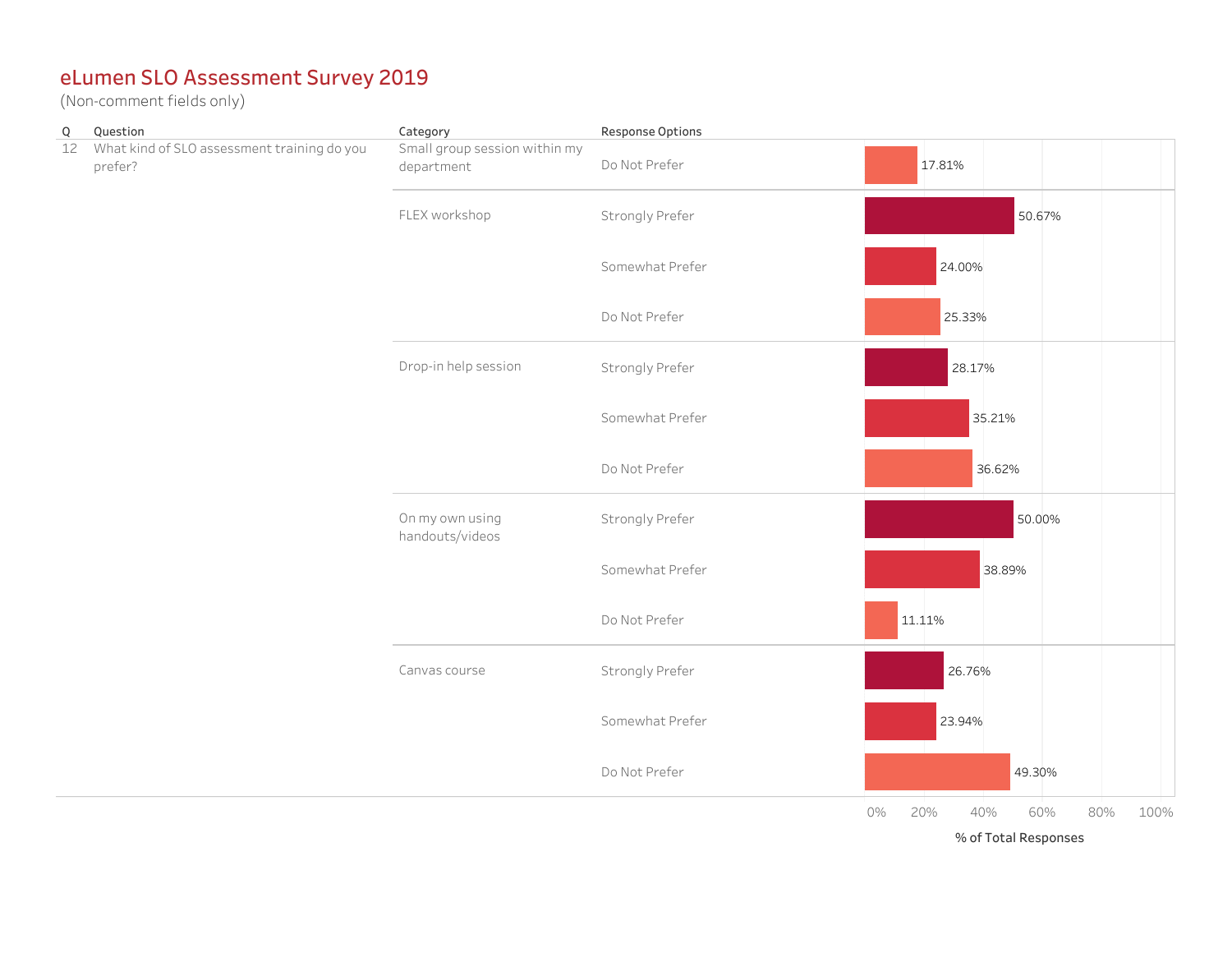$W(x) = \frac{1}{2} \int_{-\infty}^{\infty} \frac{1}{x} \, dx$ (Non-comment fields only)

| Q  | Question                                                                                                                                                                                                   | Category | Response Options                        |                                                                |
|----|------------------------------------------------------------------------------------------------------------------------------------------------------------------------------------------------------------|----------|-----------------------------------------|----------------------------------------------------------------|
| 13 | When would be the best time for you to<br>participate in a training workshop related to SLO<br>assessment in eLumen? (Bring in your data, well<br>show you what buttons to click to enter the<br>results.) |          | FLEX week before the semester           | 41.25%                                                         |
|    |                                                                                                                                                                                                            |          | Week 15 of the semester                 | 7.50%                                                          |
|    |                                                                                                                                                                                                            |          | Week 16 of the semester (during finals) | 22.50%                                                         |
|    |                                                                                                                                                                                                            |          | The week after finals                   | 12.50%                                                         |
|    |                                                                                                                                                                                                            |          | Other                                   | 16.25%                                                         |
| 14 | How would you describe your position?                                                                                                                                                                      |          | Full time faculty                       | 69.88%                                                         |
|    |                                                                                                                                                                                                            |          | Adjunct faculty                         | 30.12%                                                         |
|    | 15 What is your primary teaching location?                                                                                                                                                                 |          | Panorama (main campus)                  | 83.13%                                                         |
|    |                                                                                                                                                                                                            |          | Delano                                  | 6.02%                                                          |
|    |                                                                                                                                                                                                            |          | Weill Institute                         | 1.20%                                                          |
|    |                                                                                                                                                                                                            |          | Inmate Scholars                         | 1.20%                                                          |
|    |                                                                                                                                                                                                            |          | Job Spot                                | 1.20%                                                          |
|    |                                                                                                                                                                                                            |          | Dual/Concurrent Enrollment              | 1.20%                                                          |
|    |                                                                                                                                                                                                            |          |                                         | 0%<br>20%<br>40%<br>60%<br>80%<br>100%<br>% of Total Responses |